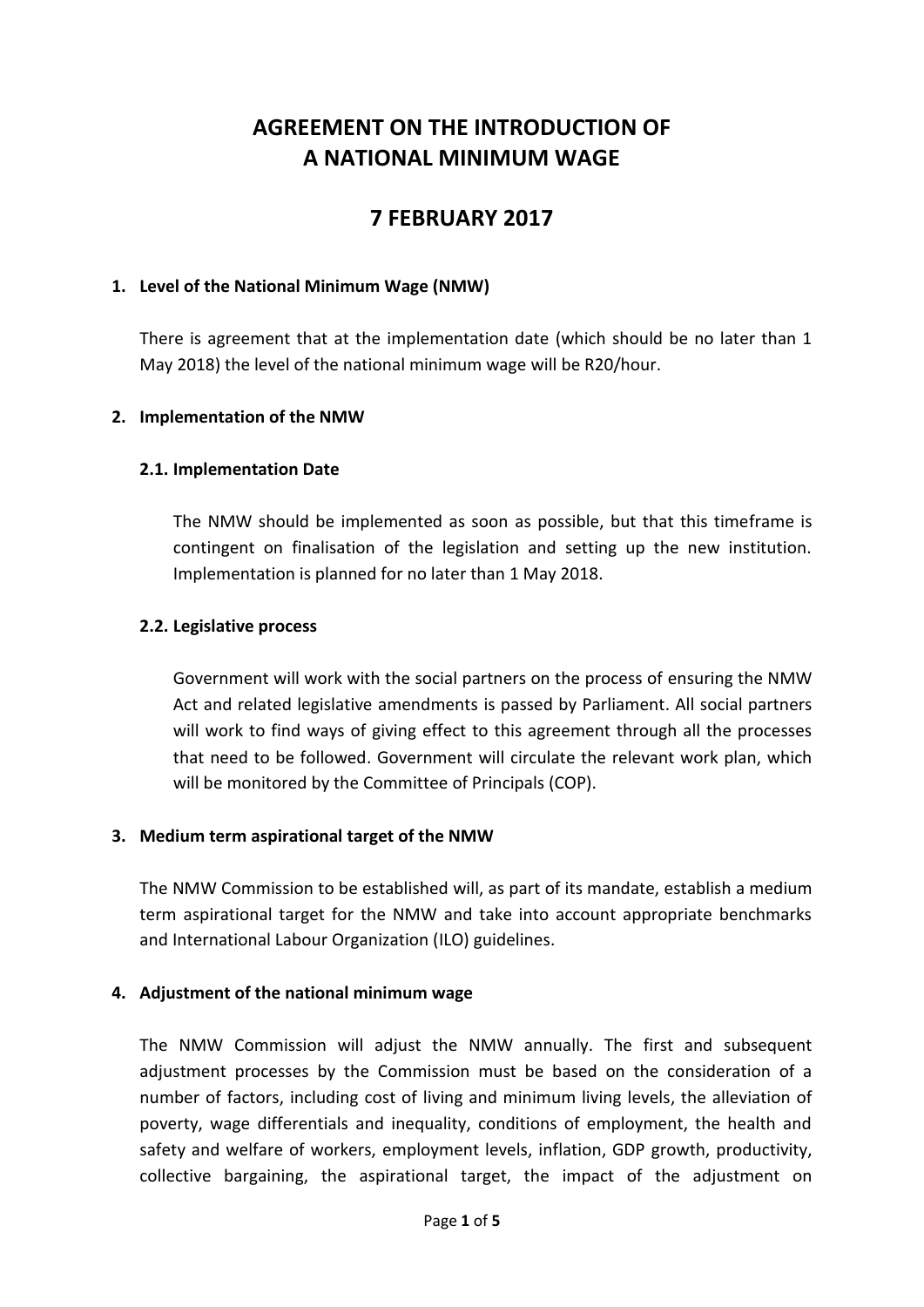employment, in line with the principles in the Basic Conditions of Employment Act (BCEA) and ILO instruments. It is specifically agreed that the adjustment should not lead to the erosion of the value of the NMW taking into account all of the above factors. The Commission will in considering the first and subsequent adjustments need to assess the impact of the introduction of the NMW on employment.

## **5. Review of the NMW**

There will be periodic reviews of the NMW that should take into account the socioeconomic impact on employment, working poverty and wage inequality.

#### **6. Hours of work**

The Advisory Panel will conduct an assessment of the impact on workers income and job losses of setting the payment for minimum working hours at 4, 5 or 6 hours a day respectively. The Panel will also need to take into account the provisions of the collective and bargaining council agreements and sectoral determinations on minimum hours. The recommendations of the assessment by the Advisory Panel must be presented to the COP as soon as possible to ensure that this matter is resolved before the legislation for the NMW is processed.

## **7. Unilateral changes to conditions of employment and hours of work**

No employer may unilaterally alter downwards conditions of employment and hours of work, including those currently contained in private contracts, sectoral determinations or collective agreements, because of the introduction of the NMW. To do so will constitute non-compliance and/or unfair labour practice.

#### **8. Coverage of the NMW**

## **8.1. SMMEs and start-up businesses**

There is agreement that no businesses will be excluded from the national minimum wage. Small businesses and start-ups will need to be assisted to understand the implementation of the NMW. Should it be unaffordable for such businesses to pay wages at the level of NMW they will be provided with the information needed to enable them to apply for exemptions and on how to make use of incentive schemes offered.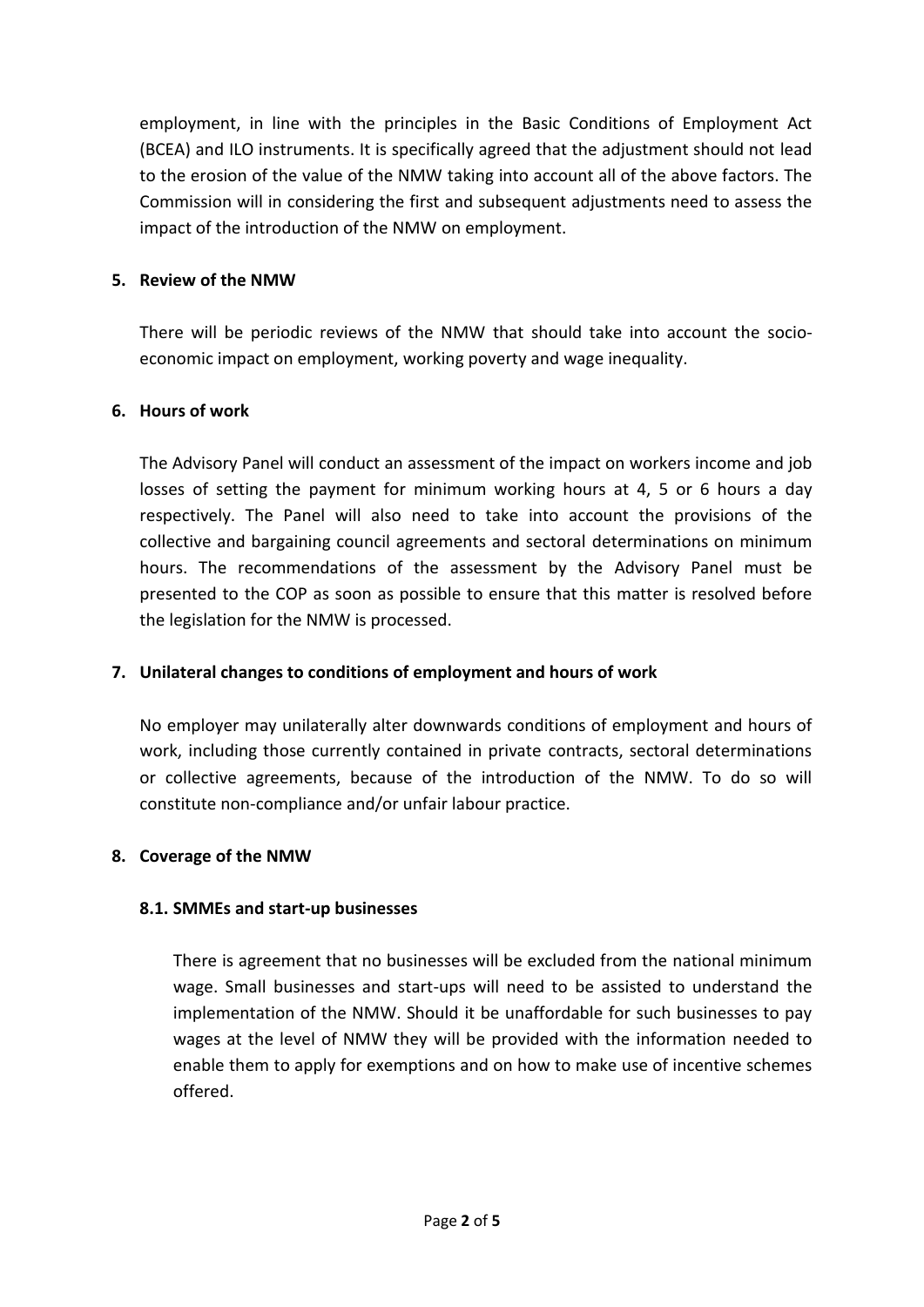## **8.2. Exemptions from the NMW**

The exemption process must be as simple and efficient as possible, particularly for SMMEs. The information and publicity campaign of the NMW must include training and education around exemptions and where businesses can get support. Government must ensure that departments are fully equipped to provide the necessary assistance. Exempted businesses will be required to pay a determined percentage of the NMW. Such exemptions will only be granted for a maximum 12 month period at a time. A motivation will be required for any subsequent exemption applications.

The Department of Labour will ensure that labour inspectors are fully trained and capacitated on the NMW. A 30-day turn around on exemptions will be provided for. A detailed plan will be required with exemptions opening in advance of the implementation of the NMW in order to provide sufficient time.

Government will explore ways in which exemptions could provide access to tax incentives.

## **8.3. Exclusions**

The COP will consider the participation of Expanded Public Works Programme (EPWP) and Community Works Programme (CWP) in the NMW after examination and review by the Nedlac Task Team.

## **9. Socio-Economic Impact Assessments**

Government will conduct a Socio-Economic Impact Assessment (SEIA) as is the practice with all new legislation, considering existing research on the NMW for South Africa and the report of the Advisory Panel on the NMW. Government will brief the social partners on the SEIA so that jointly the parties can look at creative ways to speed it up and ensure it does not delay implementation.

## **10. Tiering**

The social partners have agreed that when the NMW is introduced domestic workers will be paid 75% of the NMW and agricultural workers will be paid 90% of the NMW. It is proposed that these sectors will be brought up to 100% of the NMW level within 2 years pending research by the NMW Commission on this timeframe.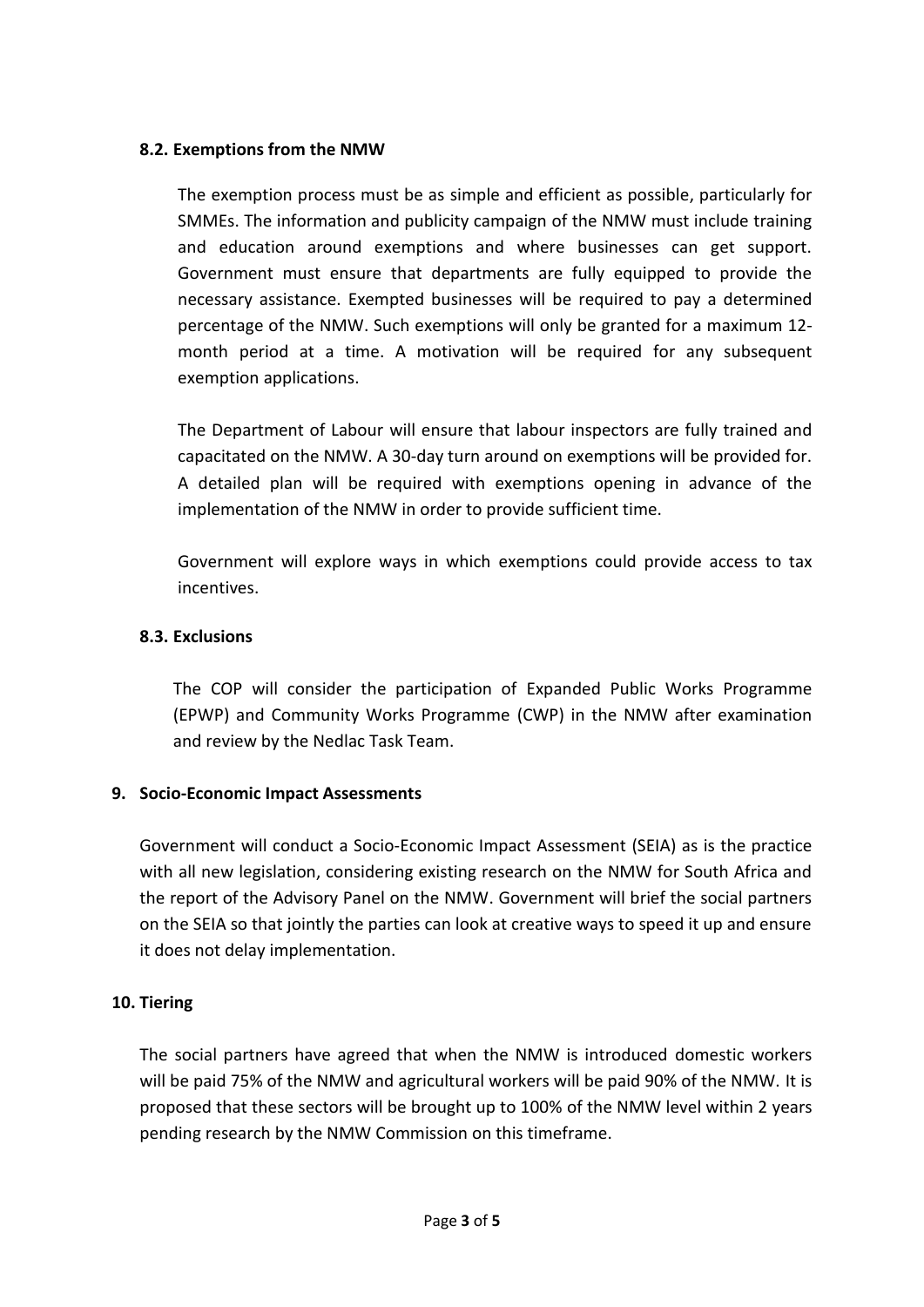## **11. Institutional arrangement**

Government will present a proposal on the NMW Commission's institutional arrangements (i.e. functions, role, representation, scope, powers, etc.) at the next COP meeting. There shall be three representatives from each constituency, that is, Organised Labour, Organised Business and Community. The COP must still determine the decision making processes of the NMW Commission.

## **12. Enforcement and compliance**

Government will circulate a plan on readiness for enforcement, compliance and processing exemptions. This plan will include details on the publicity and information campaign, which shall include the social partners. Once the law comes into effect, the inspection, enforcement and compliance become effective immediately. Education is an integral part of enforcement.

## **13. Wage inequality**

A Nedlac Management Committee Task Team will be established to discuss this matter, reporting to the COP. The task team will be given a clear time-frame to complete its work. The first step should be to gather research and evidence on which the social partners can engage. Furthermore, the social partners commit to explore, develop and implement solutions on the basis of evidence to address wage inequality.

## **14. Comprehensive social security**

All social partners are committed at the highest political level to the adoption of a comprehensive social security system, including for working age people, through the Nedlac processes. This work will continue under the Nedlac Manco Task Team that is established, which will report to the COP.

## **15. Mitigating steps to prevent job losses**

The fragile sectors having difficulty in complying with the NMW will be considered for assistance within the available means, including incentives. The social partners commit to make every effort to avoid job losses that may arise in the short term from the introduction of the NMW, and further commit to grow employment in the medium to long term through inclusive growth.